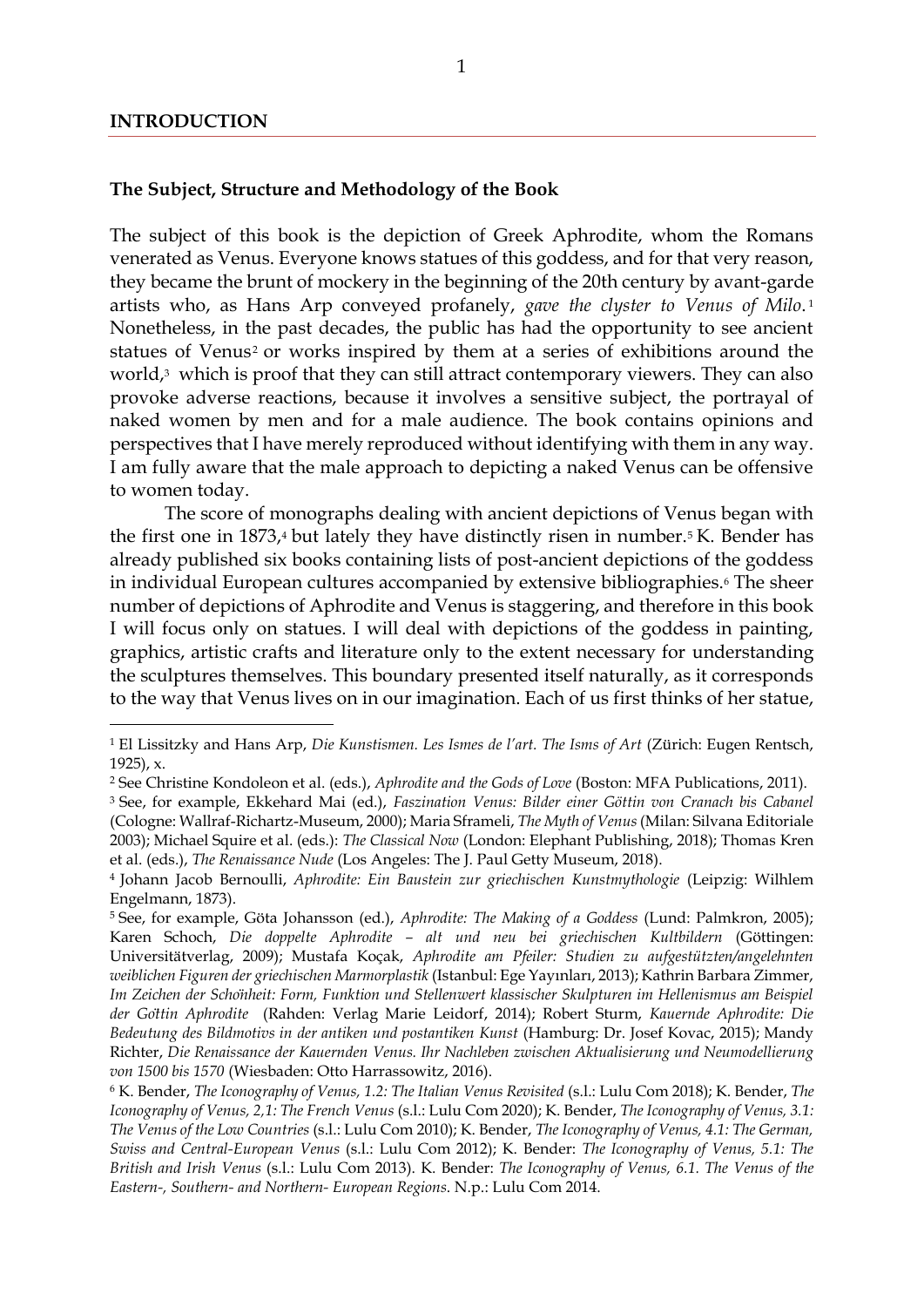because she has been preserved since ancient times primarily in this form. The most popular sculptures tend to be those of the naked Venus, which evoke her birth from the sea foam and her subsequent bath. They summarize not only her myth, but at the same time give visibility to her essence, which is erotic attraction, thus allowing one element to meld with the other.

The content of this book is the story of ancient and post ancient sculptural representations of Venus understood as a whole. Kenneth Clark's book,<sup>7</sup> to which I will return below, is still an unequalled model in the diachronic approach to depicting Venus, as scholars who have subsequently dealt with this ancient goddess have always approached her synchronically. They have either focused on the ancient Venus or on her reception in post-ancient Europe. In comprehensive works, there is either a short introductory chapter on the goddess in Greco-Roman antiquity, or contrarily there is an equally brief final chapter on her "next life" after the demise of ancient civilization. To date, only one single monograph has been written that studies the sculptures of Venus from the beginning in classical Greece all the way up to post-ancient Europe. Nonetheless, Berthold Hinz focuses on one sculptural type only, which he furthermore studies only up to the beginning of the  $16<sup>th</sup>$  century.<sup>8</sup> On the contrary, the book that the reader now reads analyses all sculptural types and furthermore explores their reception in the post-ancient world (unless otherwise stated, all dates are AD). The goddess was known in the post-ancient world under her Latin name, and therefore her Greek name will be used in the following text only in connection with ancient Greece.

The structure of this book is straightforward. Its individual chapters are ordered chronologically; where necessary, however, their internal ordering combines the chronological perspective with the thematic. The first chapter explores the origin and development of the sculptural types of Aphrodite in the context of the evolution in the religious practice of Greek communities. This process determined the further development of Venus imagery. We will trace not only its primary stages but also its entire thematic breadth. Our main focus will be on the Cnidia, Praxiteles' statue from around 360 BC, the prototype of most later goddess statues. The second chapter is devoted to the adaptation of Greek sculptural types of Aphrodite for the needs of the Roman cult of Venus, which was closely linked to the Roman state and also played an important role in Roman concepts of the afterlife. The Romans were primarily responsible for continuing the tradition that the Greek statues of Aphrodite established. These statues are largely lost, but their memory has been preserved through countless Roman versions. The third chapter deals with the break in the representation of Venus brought about by the fall of the ancient Roman Empire and the rise of Christianity. This short chapter is the most important of the whole book because it will deal with the period when the modern view of ancient Venus statues was taking shape. Early modern Europe saw them primarily through medieval eyes, which profoundly influenced their reception in subsequent centuries.

The fourth chapter deals with the Italian reception of the ancient statue of the naked Venus, which began in the 15th century and culminated in the 16th century. This chapter is the longest one in the book and forms its core. It describes a paradox

<sup>7</sup> Kenneth Clark, *The Nude: A study of Ideal Art* (London: John Murray, 1956).

<sup>8</sup> Berthold Hinz, *Aphrodite: Geschichte einer abendländischen Passion* (Vienna: Carl Hanser Verlag, 1998).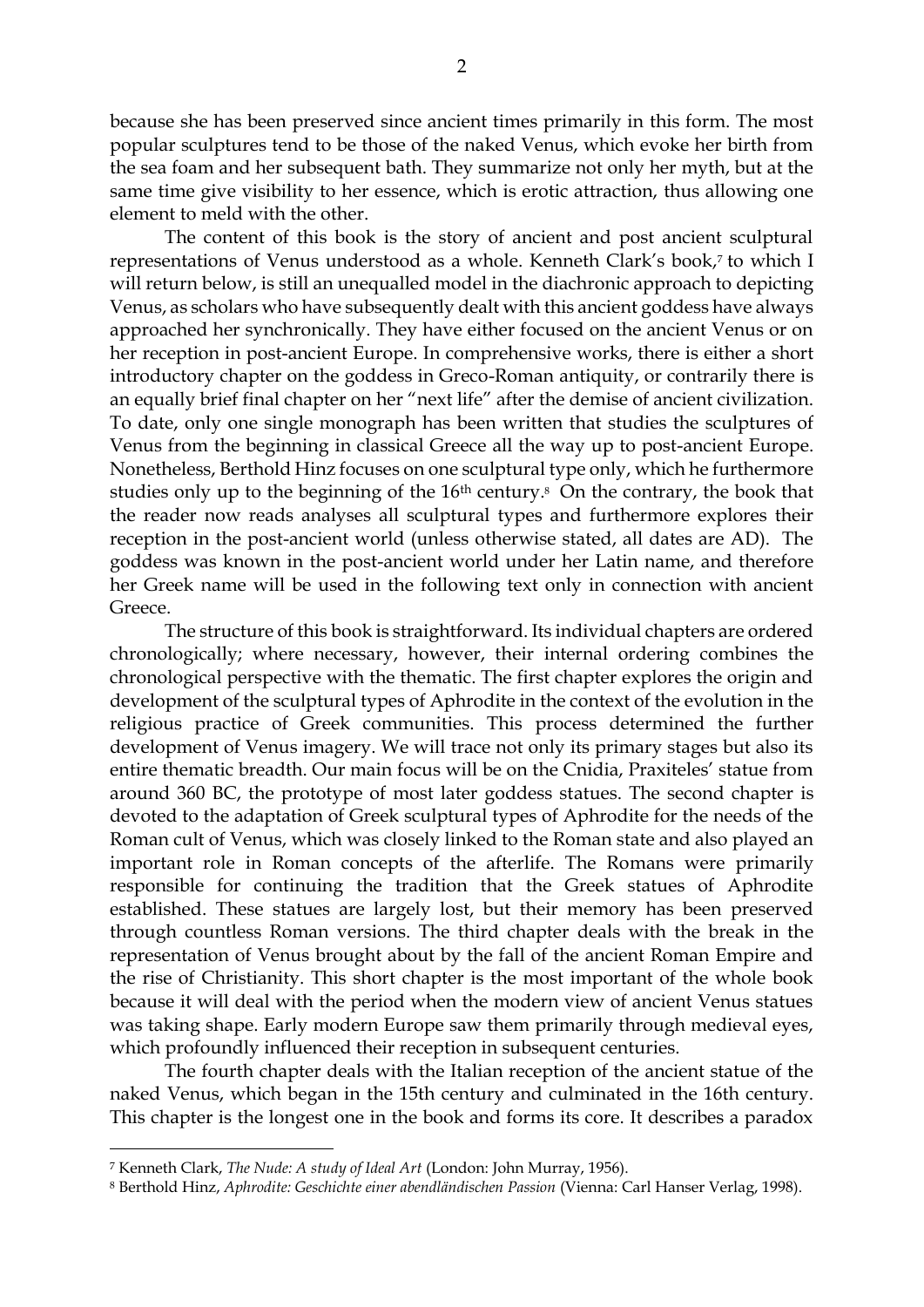that has not yet received the attention of art historians. Renaissance Italy has become very thoroughly familiar with all the ancient sculptural types of the naked Venus, but this had only a limited impact on the original sculptural production. For clarity, the chapter is divided into thematic blocks that analyse in detail the various aspects of this paradox. We will first deal with the Roman collections of ancient statues and the various ways in which the knowledge of ancient statues of Venus was spread. We will study their reception in the artistic creation of the time in the independent sections devoted to the production of statuettes and monumental statues. One section is devoted to Giambologna, with whom the reception of ancient models of the depiction of Venus in Italian renaissance sculpture both culminated and simultaneously ended, as the ancient goddess was transformed into a bathing woman. In the last section, this development is connected with the inconsistent relationship to Venus and her ancient statues. Early modern Europe admired these statues and condemned the goddess.

In the two chapters that follow, we will explore the development of the reception of ancient statues of Venus after the 16th century, when focus on her shifted to ultramontane Europe. In the fifth chapter, the first section traces how the Renaissance concept of Venus statues flourished and faded in England over the 17th-18th centuries. The second section briefly discusses why readers learned little about ancient Venus statues in the work of the founder of art history, Johann Joachim Winckelmann. The final section, which is devoted to neoclassicism, emphasises that in the first half of the 19th century, sculptors imitated the forms of ancient Venus statues but changed their meaning. In the last chapter, we will elaborate upon the final phase of the reception of ancient statues of Venus. From the third quarter of the 19th century, female nakedness, the confirmation of the patriarchal concept of the world or its resolute rejection, and other isolated aspects of ancient statues of Venus began to come to the forefront. Venus de Milo will be discussed at lengths because it is a fitting example of the use of ancient statues of Venus in modern political propaganda. In the 1930s, surrealist artists began to explore responses to ancient statues of Venus in the subconscious of modern man. After the second half of the 20th century, some artists have turned their attention also to Venus as a goddess.

At the end of the introduction, a brief comment on the methodology of the book. In the  $20<sup>th</sup>$  century, the past lost the firm contours that it had possessed in the  $19<sup>th</sup>$ century, and began to change more quickly and radically with each successive generation. The impossibility of reaching some "definitive" image of the past that was not immediately refuted had an indisputably positive effect at the end of the 20th century and the beginning of the 21st. Scholars shifted their attention from the search for the "one correct" image of the past to the way in which those who actually lived in the past perceived themselves and their culture. Only in previous decades have scholars begun to notice more attentively how this perception changed in time and space. They are interested in how the work of art was perceived by the audience for whom it was intended and how its perception has evolved in later centuries, including today. Works of art are understood not as manifestations of evolutionary tendencies guided by their internal logic or as the visibility of subconscious or timeless ideas but in their temporal and local conditioning. In the previous decades, this approach has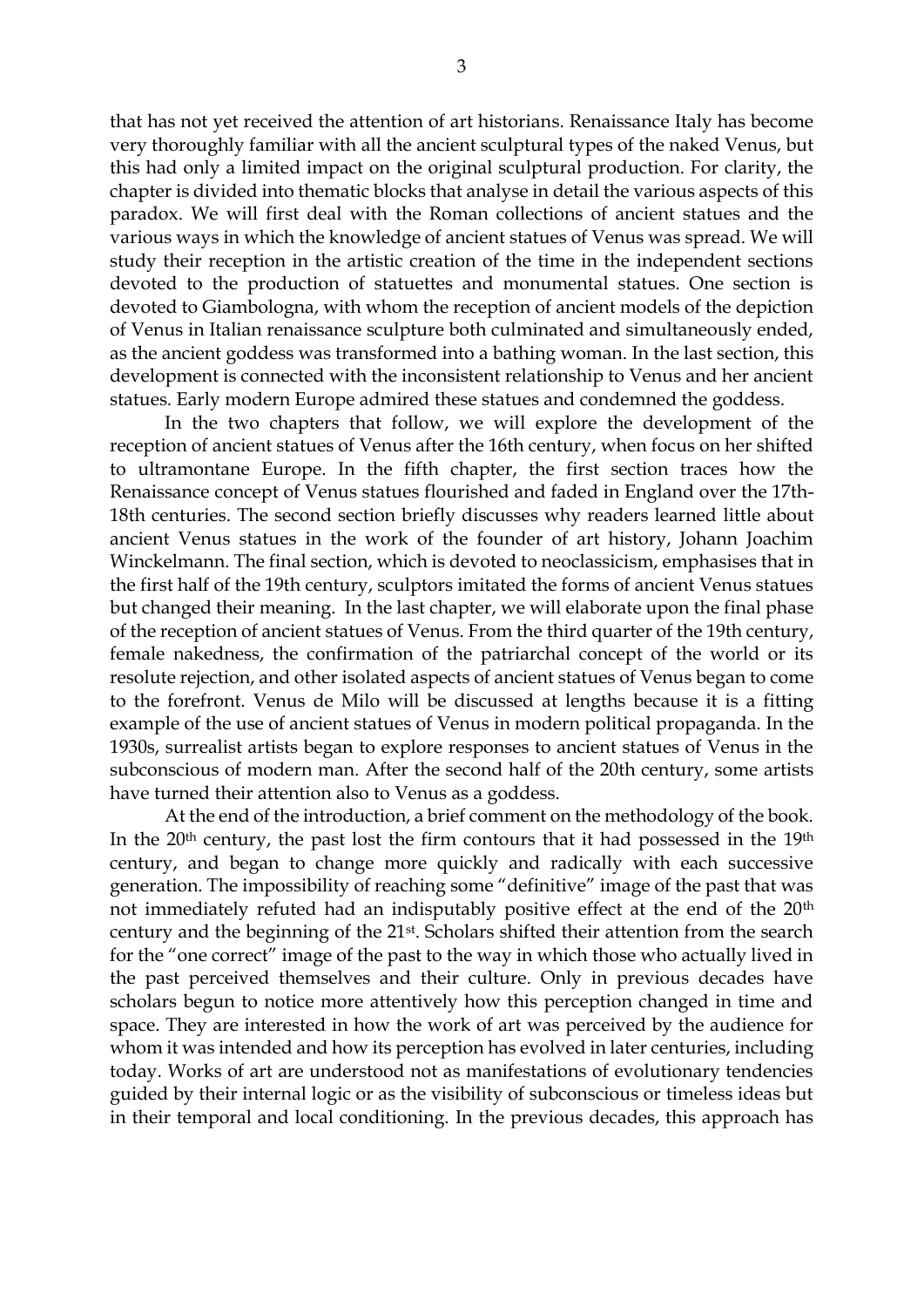also found support in classical archaeology.<sup>9</sup> Also, in this book, sculptures of Venus were not the final goal of the research, but always its starting point.

The methodology of this book is the same as in my previous works. In the 1980s, when I was researching the depiction of life on Athenian vases from the 6th-4th centuries BC, I was interested in how these depictions changed over time and what these changes might say about Athenian society. <sup>10</sup> For me, what these images depicted was secondary; what was primary were the shifts in the way life was represented. The Athenian vase painter can distort beyond recognition the relationship between an individual "scene from reality" and real life as he knew it. He could depict what he saw, e.g. a naked women bathing, but he could also show what he dreamed of or what his customers wanted to see. I was not interested in solo scenes, but only in a series of scenes whose development I can objectively describe. I took a similar approach to the depiction of Venus. I was similarly uninterested in individual statues and their relationship to the goddess, focusing rather on recurring pictorial types whose changes showed tendencies that could be clearly defined. I was interested in what types of statues were used to represent Venus and how their composition changed over time.

The advantage of the combined synchronic and diachronic approach lies in the fact that it has led to a distinct increase in the historical value of the individual sculptures, which are always understood as part of a larger whole, which is the source of their purpose. I will not be interested in individual scenes and their relation to the goddess, but above all, in recurring image types whose changes show tendencies that can be clearly defined. I will be interested above all in the variations of iconographic themes and motifs. It is possible to analyse what they have in common and how they differ, thus allowing us to approach the content of the message. Sculptures of Venus are thus merely the subject of the book. Its contents are formed by the transformations in her representation. These transformations may tell us something about the relationship these statues had to the goddess and the women who served as models for their creation.

People tend to link Venus to "eternal beauty," and depictions of her are considered a visualization of the "female essence." However, the reader will find nothing on this topic in the book. On the contrary, I will be interested in the dramatic changes related to the development of artistic culture and the re-evaluation of deities, rituals, sexuality and the position of women in society.

## **"Renaissance" and "Renascences"**

In the second half of this book, which is devoted to the reception of ancient Venus statues in modern Western culture, two art-historical concepts, the Renaissance and the nude, take centre stage. In the following two thematic blocks, we will briefly summarize their historical development.

<sup>9</sup> See, for example, Rosemary Barrow, *Creating Continuity with the Traditions of High Art: The Use of Classical Art and Literature by Victorian Painters 1860-1912* (New York: Edwin Mellen Press, 2007); Rachel Meredith Kousser, *Hellenistic and Roman Ideal Sculpture: The Allure of the Classical* (Cambridge: Cambridge University Press, 2008); Tonio Hölscher, *Visual Power in Ancient Greece and Rome: Between Art and Social Reality* (Oakland: University of California Press, 2018).

<sup>10</sup> Above all: Bažant 1985 (cf. Osborne 2018).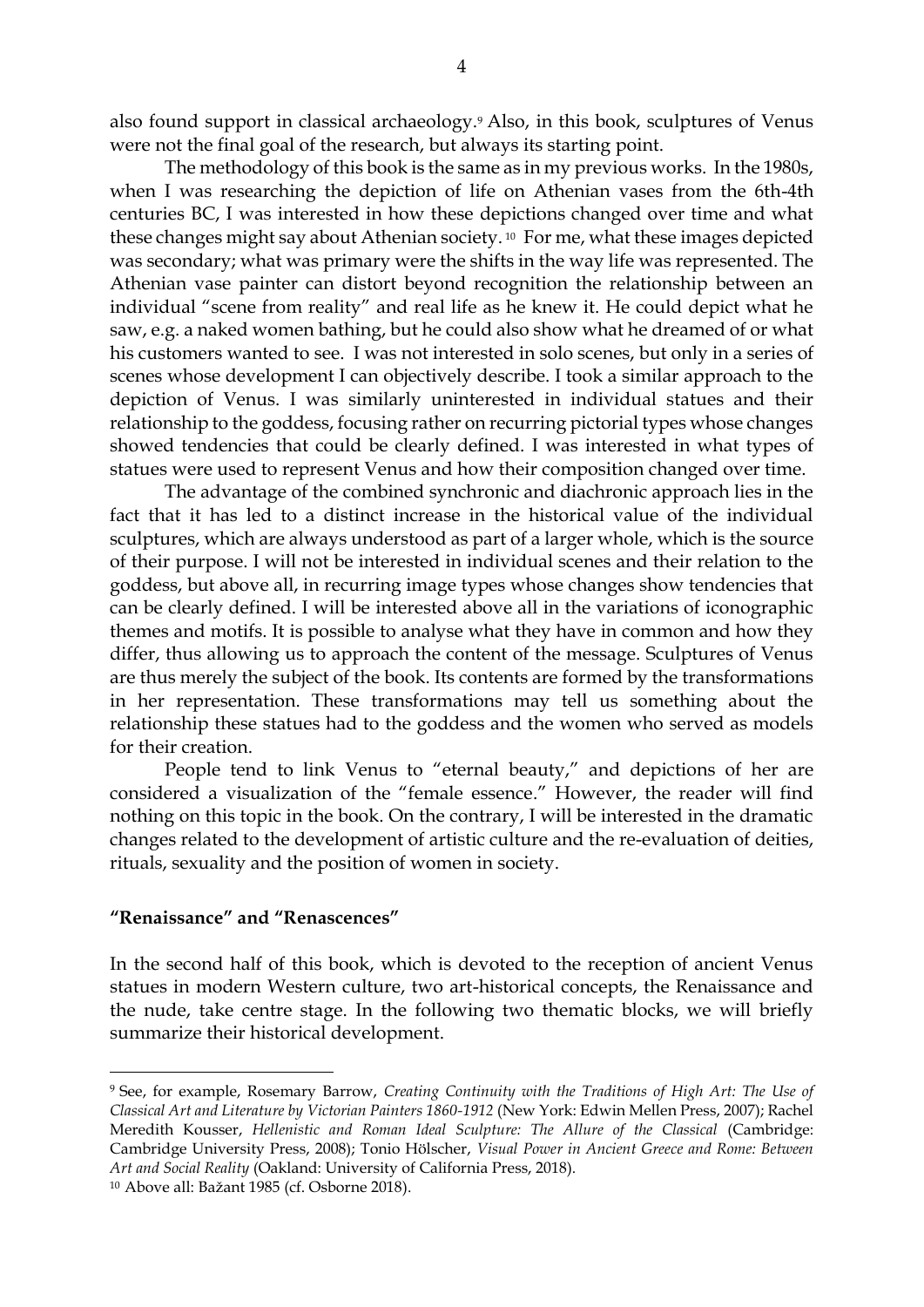Italian intellectuals and artists understood what we call the Renaissance in a different manner than we do today. We have a tendency to emphasize the continuity with ancient Greece and Rome. Those who experienced and created this epoch understood it as a discontinuity, which gave them a new and better start. In his work "Lives of the Most Excellent Painters, Sculptors and Architects" published in 1550 (and in an amended addition in 1568), Giorgio Vasari compared the development of art to the development of a person, who is born, gets old, and finally dies. This allows him to understand the *process of a second birth (rinascità)* that took place in the art of his time.<sup>11</sup> After a blossoming of art comes a decline and definitive end, which is the basic prerequisite for a new beginning, i.e. the rebirth that took place in the 15<sup>th</sup> and 16<sup>th</sup> centuries.

However, today we use the term *renaissance*, which is taken from French. The reason for this is the fact that historian Jules Michelet planted the Italian concept of the cultural revolution in the 15th and 16th centuries to European consciousness in his work from 1855 entitled "La Renaissance". Michelet radically reevaluated the Italian concept of the cultural revolution. It didn't happen until the 16th century, not in Italy but France. The goal of Michelet's "renaissance" was the discovery of man and the material world. The essence of this intellectual revolution was the development of the empirical study of nature and the renewal of the Greco-Latin program for the self-development of humankind via reason. A political dimension was added to Michelet's concept by Swiss historian Jacob Burckhardt in his groundbreaking work from 1860, "The Civilization of the Renaissance in Italy" (Die Kultur der Renaissance in Italien), thanks to which the French term entered all world languages. According to Burckhardt, a person in the Middle Ages was primarily embedded in a class or community; it was only in the Italian Renaissance that he became a self-aware individual who was fully allowed to develop his genius. From Michelet and Burckhardt on, the Italian Renaissance in the general consciousness has been venerated as the rediscovery of something that forms an essential part of Western civilization and is a permanent and fundamental part of it.<sup>12</sup>

Perhaps the most influential art historian of the 20<sup>th</sup> century, Erwin Panofsky, refuted this construction, in which antiquity, the Middle Ages and the modern period are isolated from one another according to the "thesis – antithesis – synthesis" scheme. His analyses are based on the concept that the development of Italian Renaissance art and the reception of ancient works of art in this epoch was much more linked to the previous epoch of European history and much less to ancient Greco-Roman culture. Nonetheless, even Panofsky assumed that the reception of antiquity was the goal here and understood the development of art as being designated by this goal. It was a reaction to the "revolt of the medievalists."<sup>13</sup> As early as the 1920s, specialists in the European Middle Ages began to point to the fact that ancient culture did not end with

<sup>11</sup> Giorgio Vasari, *Le vite de'più eccellenti pittori, scultori ed archittettori, 1568*, ed. Gaetani Milanesi, vol. 1- 9 (Florence: Sansoni, 1878-1885), vol. 1, 1878, 243. Cf. Matteo Burioni, "Vasari's Rinascità: History, Anthropology or Art Criticism?" in: *Renaissance? Perceptions of Continuity and Discontinuity in Europe, c. 1300– c. 1550,* ed. Alexander Lee et al. (Leiden: Brill, Leiden 2010), 115– 28.

<sup>12</sup> For Michelet and Burckhardt, see Jo Tollebeek, "'Renaissance' and 'fossilization:' Michelet, Burckhardt, and Huizinga," *Renaissance Studies* 15, no. 3 (September 2001): 354-366.

<sup>13</sup> Leidulf Melve, "The Revolt of the Medievalists: Directions in Recent Research on the Twelfth-century Renaissance," *Journal of Medieval History* 32, no. 3 (2006): 231-252.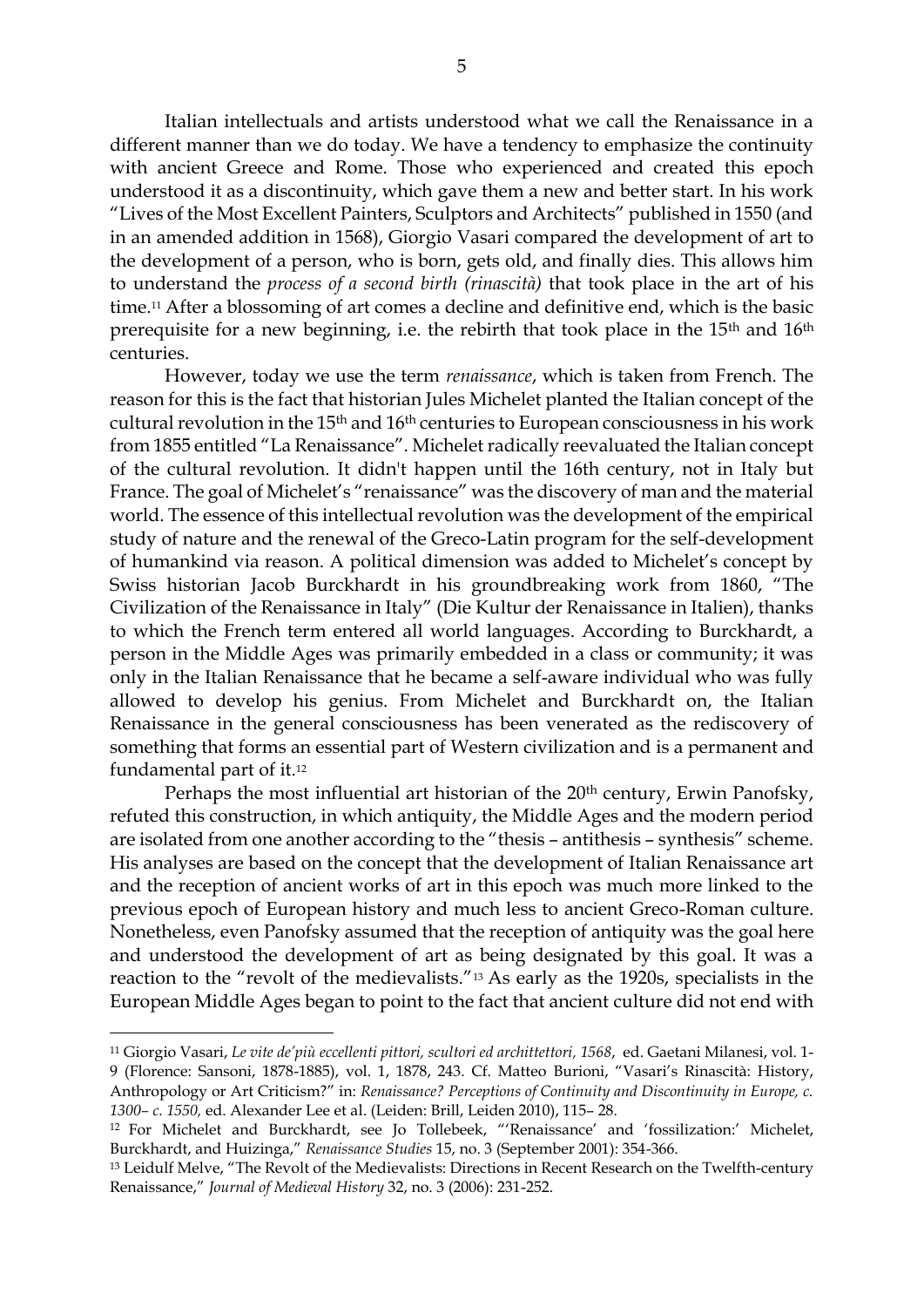the fall of the ancient Roman Empire. The Italian Renaissance was truly not the first and exclusive return to ancient models; the so-called "Macedonian renaissance" had already taken place in the Byzantine Empire in the 10<sup>th</sup> century. There had been a whole series of renaissances in the west, which spanned over nearly all of the Middle Ages, from the Northumbrian to Carolingian renaissance to the Ottonian renaissance and renaissance of the 12th century, which ended *de facto* after 1250.

Erwin Panofsky attempted to save the uniqueness of the Italian Renaissance and suggested that we not call these retrospective movements renaissances, as they were something fundamentally different.<sup>14</sup> He therefore dubbed them "renascences," which differed from the Italian Renaissance in the "principle of disjunction." Whenever a form was adopted from ancient times, it was almost always complemented by Christian content. On the contrary, whenever an ancient topic was adopted, it was almost always presented in a non-ancient and usually medieval form. According to Panofsky, only from the Italian Renaissance onward did ancient topics begin to be depicted in a thoroughly ancient form. However, the "principle of disjunction" is not a natural law, as there are so many exceptions to it that even using the term "exceptions" is a misnomer. The Italian Renaissance did not differ fundamentally in its intensity, extent of transformation or reinterpretation of ancient forms and topics from the previous epochs.<sup>15</sup>

Ancient Greco-Roman culture is without a doubt a part of the history of Western civilization, but its reception in post-ancient Europe was not something that was fated to happen or had to occur as a rule. We can create a fairly good image of other alternative models that stemmed from specific historical circumstances and what fields such as economic and political history, climatology, demographics, and religious studies tell us about the given epoch. In 1995, the respected "Journal of Medieval and Renaissance Studies" reacted to this new situation by renaming itself to the "Journal of Medieval and Early Modern Studies."<sup>16</sup> The term "renaissance," which is burdened by tradition and evokes a certain cultural turning point, is generally replaced by the ideologically neutral and purely chronological term "early modern period." The "rinascità" of Vasari and the "renaissance" of Michelet, Burckhardt and Panofsky provide us with a better understanding of the reception of ancient statues of Venus in the European culture of the  $14<sup>th</sup>$  to  $16<sup>th</sup>$  centuries, but they in no way explain it. As we will demonstrate in this book, in the case of Venus, the "principle of disjunction" never lost its cogency. From Renaissance Italy to the present day, people have looked at Venus from the position of a medieval man, although artists have recreated the ancient Greek art form in depicting her.

<sup>14</sup> Erwin Panofsky, *Renaissance and Renascences in Western Art* (Stockholm: Almqvist & Wiksell, 1960), 84. <sup>15</sup> Cf. Michael Squire, "Reception: The Legacy of Greek Sculpture," in *Handbook of Greek Sculpture*, ed. Olga Palagia (Berlin: De Gruyter, 2019), 725–767.

<sup>16</sup> Cf. Salvatore Settis, "Rinascimento e dacedenza, una simmetria necessaria," *Mitteilungen des Kunsthistorischen Institutes in Florenz* 56, no. 2 (2014): 139-151.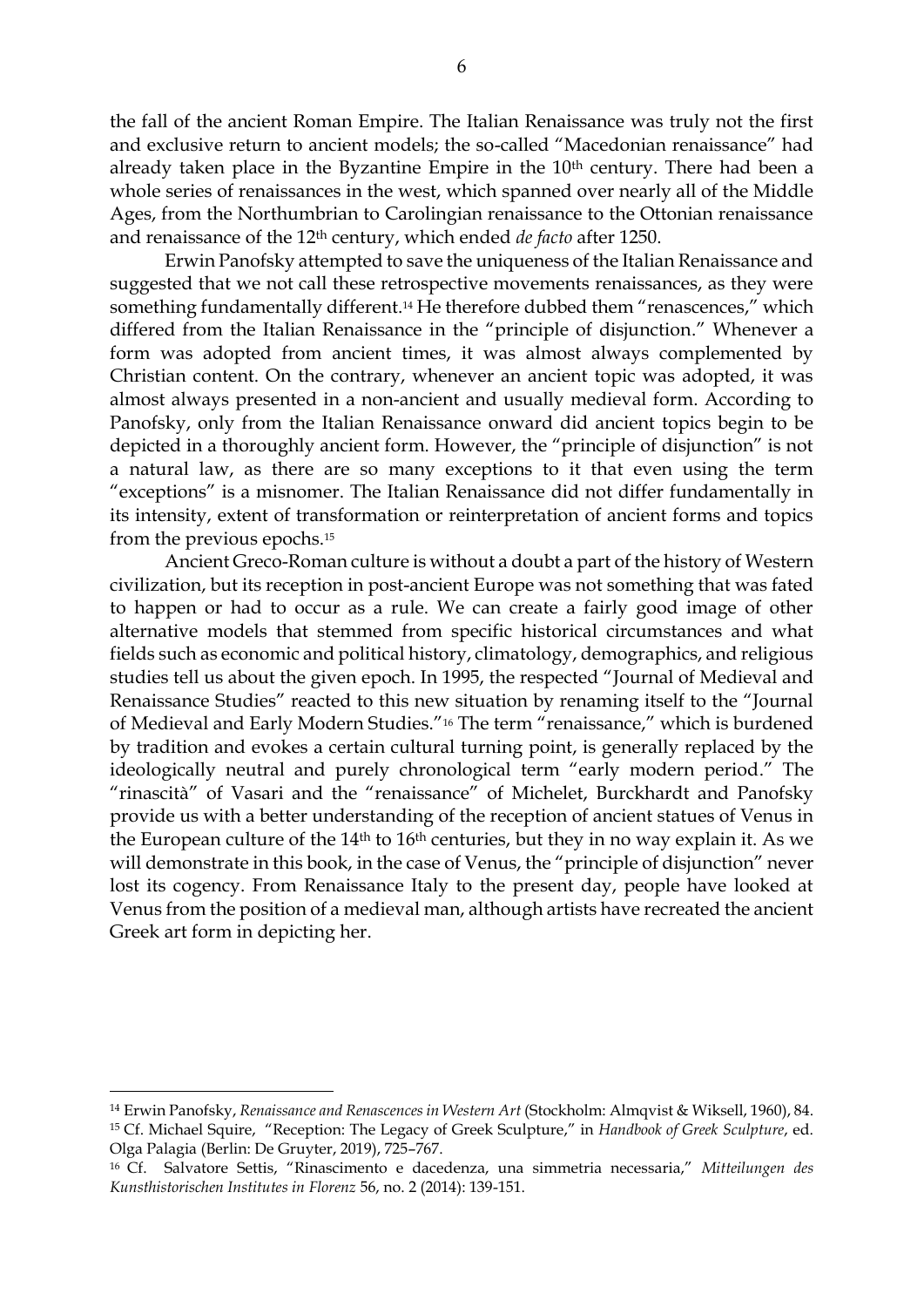## **"Nude" and "Naked"**

*So much of the nude body as in daily life of the nation may be shown with modesty, and seen with reverence and delight – so much, and no more, ought to be shown by the national arts, either of painting or sculpture. What more than this, either art exhibits, will assuredly, pervert taste and in all probability morals.* 

John Ruskin, *The Eagle's Nest* (Chicago IL: Belford & Clarke, 1872), 102.

Modern Western culture continually returns to ancient Greece and Rome and their visual arts, but each time from a different position, with a different goal, and with different results.<sup>17</sup> The depiction of the "goddess of love" in various contexts and different cultures had a common denominator, i.e. Venus, but the form and content of these depictions was constantly transforming, often completely. This approach, which prevails among scholars today, is the opposite way in which Venus was seen by the famous art historian Lord Kenneth Clark, who was more interested in the way these depictions did not change or, more exactly, the way in which they were not supposed to change according to the dominant opinion of the time. Clark's "The Nude" was the very first book aimed at the general public that dealt with the reception of ancient visual culture in post-ancient Europe.<sup>18</sup> In it, the author focused on the depiction of the human body, primarily the female body, and thus systematically discussed Venus, whose ancient sculptures he understood as a generally acknowledged model.

Clark's book was a manifesto protesting against the relativization of everything that Western culture had traditionally endorsed. This negative wave rose as early as the end of the 19th century and a reaction to it was the creation of a new scientific discipline, the goal of which was to study ancient traditions in Western visual art. The success of scholarly books by Aby Warburg, Erwin Panofsky, Ernst Gombrich and others culminated in Clark's monograph, which is one of the most widely read books on the fine arts to this day. The success of the new discipline and thus Clark's book was due to the stance which these works held, i.e. one that was based on nostalgia for a static, patriarchal world of unchanging values, the emblem of which was the ennobling sculpture of the naked Venus and the female nude in general. Classical archeologist Nikolaus Himmelmann also dealt with nakedness in art in the 1980s from similar positions, but almost exclusively in the tradition of German idealism.<sup>19</sup> As of late, the depiction of the naked body has become a frequent topic among classical archeologists and art historians, which has led to a fundamental revision of Clark and Himmelmann's normative concept.<sup>20</sup>

<sup>17</sup> Cf. Ursula Rombach and Peter Seiler (eds.), *Imitatio als Transformation: Theorie und Praxis Der Antikennachahmung in der Frühen Neuzeit* (Petersberg: Imhof, 2012).

<sup>18</sup> Clark, *The Nude*. Cf. Kathryn Moore Heleniak, "Naked/Nude," in *Encyclopedia of Comparative Themes Depicted in Works of Art*, ed. Helene. E. Roberts, vol. 2 (Chicago IL: Fitzboy Dearborne, 1998), 641–649.

<sup>19</sup> Nikolaus Himmelmann, *Ideale Nacktheit* (Wiesbaden: Springer, 1985); idem, *Antike Götter im Mittelalter*  (Mainz: P. von Zabern, 1986); idem, *Ideale Nacktheit in der griechischen Kunst* (Berlin: De Gruyter, 1990). Cf. Tonio Hölscher, "Nikolaus Himmelmann: Ideale Nacktheit in der griechischen Kunst," *Gnomon* 65, no. 6 (1993): 519-528.

<sup>20</sup> E.g. Lynda Nead, *The Female Nude: Art, Obscenity, and Sexuality* (London: Routledge, 1992), 12-33; Helen McDonald, *Erotic Ambiguities: The Female Nude in Art* (London: Routledge, 2000), 7-30; John-Paul Stonard, "Kenneth Clark's 'The Nude. A Study of Ideal Art, 1956,'" *The Burlington Magazine* 152, no. 1286 (May 2010): 317-321; Mireille M. Lee, *Body, Dress, and Identity in Ancient Greece* (Cambridge: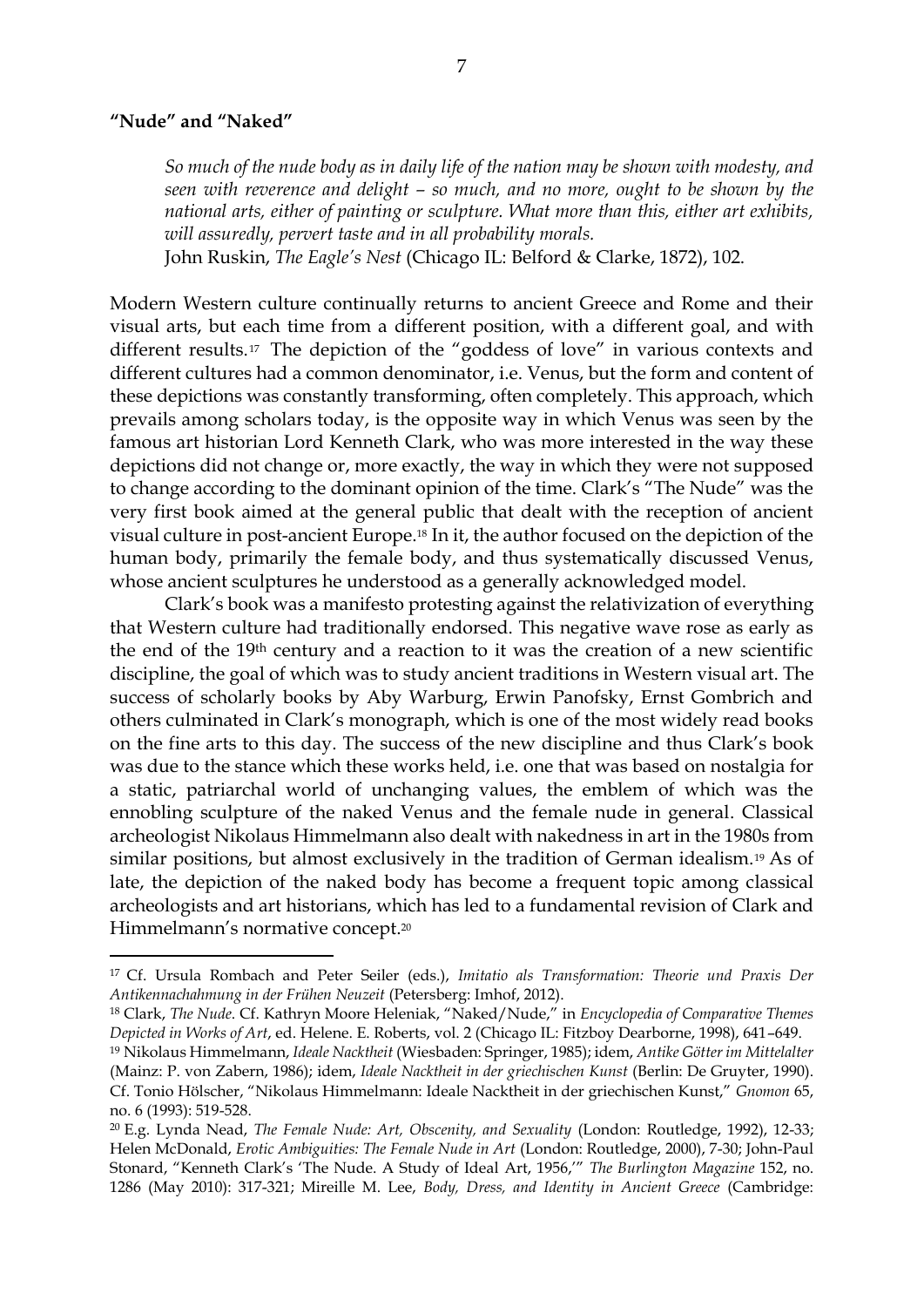Clark saw the nude as a recasting of nature into an aesthetically perceived work of art, which was expressed in the secondary title of his book *A Study of Ideal Art*. The final paragraph of the book ends with a glorification of ancient nudes: *The Greeks perfected the nude in order that man feel like a god, and in a sense this is still its function, for although we no longer suppose that God is like a beautiful man, we still feel close to divinity in those flashes of self-identification when, through our own bodies, we seem to be aware of the universal order*. <sup>21</sup> We have no proof of the fact that the Greeks perfected the nude in order for man to feel like a god; on the contrary, we do know for sure that they created these sculptures to honor the gods. All ancient Greek depictions of Aphrodite were the subject or evocation of a religious cult. Originals of all sculptural types of this goddess which have been preserved from ancient Greece were created in order to be displayed in the temples of the goddess that they depicted. Sculptures of gods in ancient times were designated primarily to the gods, and their interpretation must stem from this fact.

Clark was also wrong in the way he approached post-ancient depictions of the naked body. He assumed that the goal of the visual arts was to create a depiction that had no tinge of uneasiness and was not disconcerting. Only ten years after the publication of Clark's book, Lucian Freud, grandson of the founder of psychoanalysis, began to depict the nakedness of women and men in a way that intentionally aimed at evoking a feeling of embarrassment in the viewer.<sup>22</sup> However, this in no way suggests that they are not artistic nudes. Furthermore, this method of depicting nakedness is clearly dominant from the end of the 20th century. Postmodern nudes do not allow for the soothing experience of a universal order of which the British historian wrote, as their creators plunge into the depths of a reality of wholly concrete people, which is always bizarre and often intolerable to the majority of viewers. We may disagree with it, we may dream of a world in which people are similar to gods, but we must take our present visual culture into consideration, as through it we understand the art of the past.

The nudes of Lucian Freud did not appear strictly out of thin air. As early as in ancient times and the Italian Renaissance, naked women were depicted by even the greatest of artists in a way that was not only perfectly perplexing, but also sometimes evoked a feeling of disgust. This is the case of Botticelli's series from 1482-1483 illustrating the bizarre story from Boccaccio's Decameron.<sup>23</sup> The dominant element of these paintings is a beautiful naked girl who is, however, hunted as if she were an animal, torn apart by dogs and finally disemboweled.<sup>24</sup> According to Clark, the sight of the human body always evokes unpleasant feelings, and therefore must always be *clothed by a consistent style*. <sup>25</sup> Rembrandt, however, intentionally depicted the female body in order to give the viewer the impression that he or she was looking at a real

Cambridge University Press, 2015), 172-197; Jill Burke, *The Italian Renaissance Nude* (New Haven CT: Yale University Press, 2018), 14-15.

<sup>21</sup> Clark, *The Nude*, 357.

<sup>22</sup> Cf. Frances Borzello, *The Naked Nude* (Farnborough: Thames & Hudson, 2012), 6-12.

<sup>23</sup> Boccaccio, *The Decameron*, 5.8.

<sup>24</sup> Cf. Georges Didi-Huberman, *Ouvrir Vénus: Nudité, rêve, cruauté* (Paris: Gallimard, 1999), 86-98.

<sup>25</sup> Clark, *The Nude*, 320.